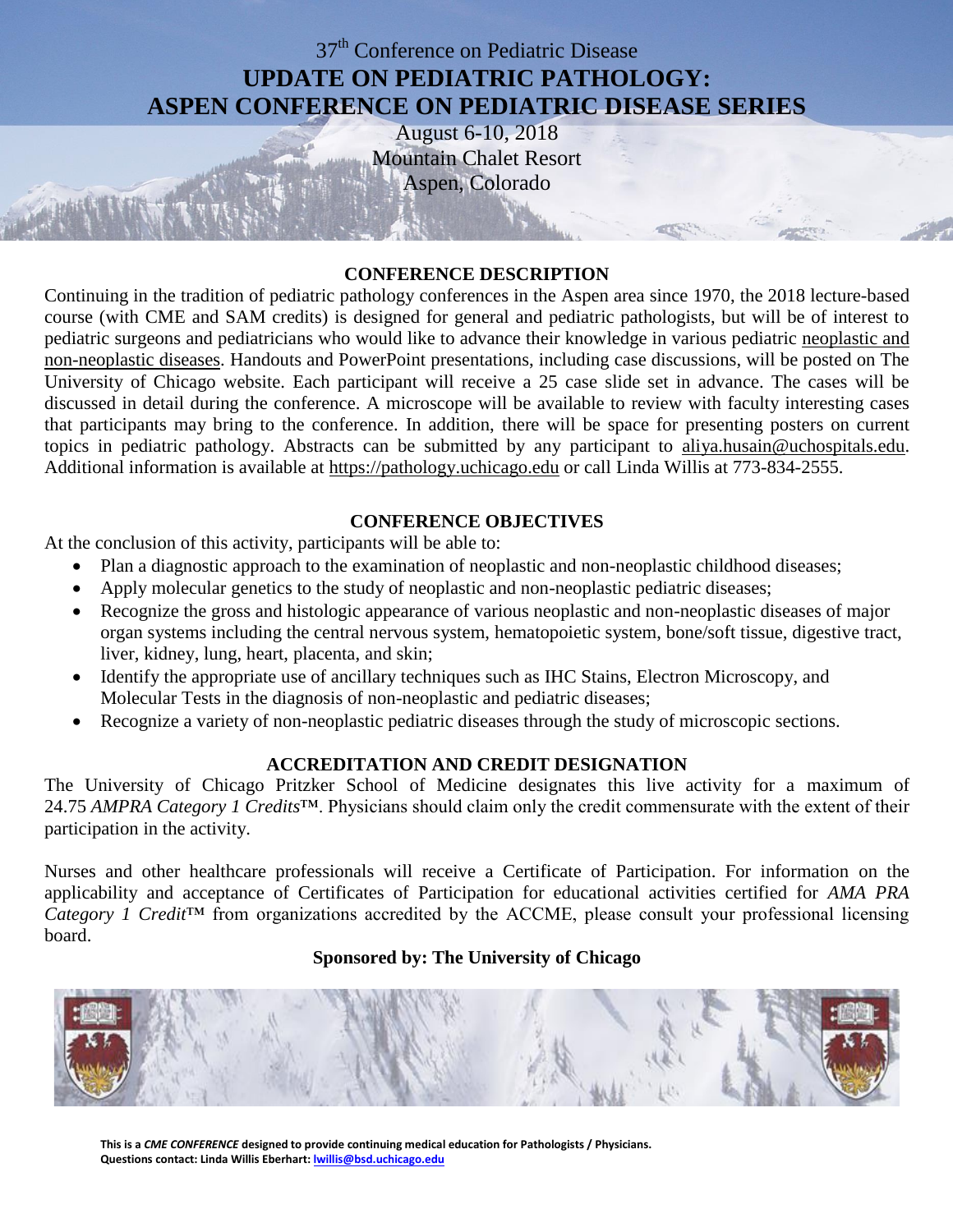#### **LOCATION AND ACCOMMODATIONS**

**Discounted hotel accommodations have been made at the Mountain Chalet Aspen. The conference will be held on the 5th floor of the Chalet in the Mountain View Room. A limited block of single rooms with an array of features can be reserved @ 10% off the published room rates until May 12th, 2018. When the block is no longer open, rooms will be available for the published room rates. Room reservations will be coordinated by Mountain Chalet Reservations at: 1 (888) 925-7797. When you call the hotel, the code to select and secure rooms is:** *University of Chicago Pathology***. Make your reservations as soon as possible. Log onto: [http://www.mountainchaletaspen.com](http://www.mountainchaletaspen.com/) to view the Chalet guest rooms.**

**Myriads of activities are available in the Snowmass area including hiking, biking, river rafting, horseback riding and parasailing. And Snowmass is only minutes away from Aspen by car or bus. Other activities in Aspen include Ballet West, the Aspen Institute programs, world class restaurants and shopping.** 

#### **SCHEDULE**

**Registration will be on Monday, August 6, 2018 from 7:30 - 8:00 a.m. at the 5 th floor Mountain Chalet Aspen. The conference will run from 7:45 a.m. to approximately 1:00 p.m. each day. Breakfast will be provided each morning from 7:00 - 7:45 (7:00 - 8:00 on Monday). Refreshments will be served during the discussion sessions. Families are welcome during the Discussion and Introduction on Monday @ 10:10 am which will include an introduction to the conference, Aspen and Snowmass.**

#### **FACULTY**

**Linda M. Ernst, MD (Placental Pathology) Clinical Associate Professor, University of Chicago, Chicago, IL**

**John Hicks, MD, DDS, PhD (Selected Pediatric Pathology) Professor, Texas Children's Hospital and Baylor College of Medicine, Houston, TX**

**Aliya N. Husain, MD (Transplant and Thoracic Pathology Update) Conference Co-Director, Professor of Pathology, University of Chicago, Chicago, IL**

**David M. Parham, MD (Bone and Soft Tissue Lesions) Professor of Pediatric Pathology, Keck School of Medicine, University of Southern California Chief of Anatomic Pathology; Children's Hospital Los Angeles, Los Angeles, CA**

**Arie Perry, MD (Central Nervous System Pathology) Professor of Pathology, University of California at San Francisco, CA**

**Andrea Marcogliese, MD (Hematopathology Update) Associate Professor, Director of Hematopathology, Texas Children's Hospital and Baylor College of Medicine, Houston, TX**

**Hiroyuki Shimada, MD, PhD (Neuroblastic tumors) Professor, University of Southern California, Children's Hospital Los Angeles, Los Angeles, CA**

**J. Thomas Stocker, M.D. Conference Co-Director, Professor of Pathology, Pediatrics and Emerging Infectious Diseases, Uniformed Services University, Bethesda, MD**